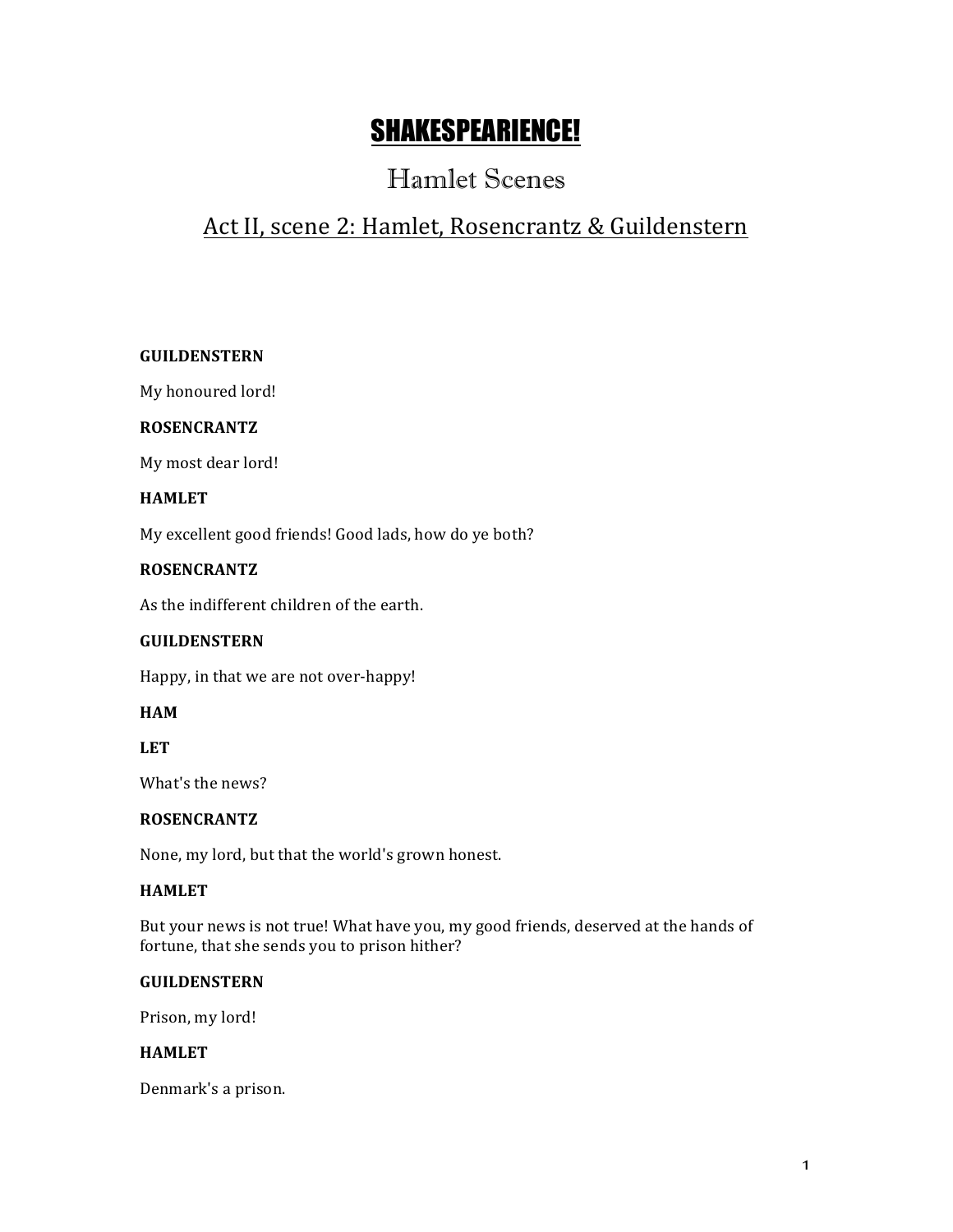### **ROSENCRANTZ**

*[to Guildenstern]* Then is the world one?

#### **HAMLET**

A goodly one; in which there are many wards and dungeons, Denmark being one o' the worst.

#### **ROSENCRANTZ**

We think not so, my lord!

#### **HAMLET**

To me it is a prison.

#### **GUILDENSTERN**

Why then, your ambition makes it one; 'tis too narrow for your mind.

#### **HAMLET**

But, in the beaten way of friendship, what make you at Elsinore?

#### **ROSENCRANTZ**

To visit you, my lord; no other occasion!

## **HAMLET**

Were you not sent for? Is it a free visitation? Come, deal justly with me: come, come; nay, speak.

#### **ROSENCRANTZ & GUILDENSTERN**

What should we say, my lord?

### **HAMLET**

You were sent for; and there is a kind of confession in your looks. I know the good king and queen have sent for you.

#### **ROSENCRANTZ**

To what end, my lord?

## **HAMLET**

Be even and direct with me, whether you were sent for, or no?

## **GUILDENSTERN**

My lord, we were sent for!!